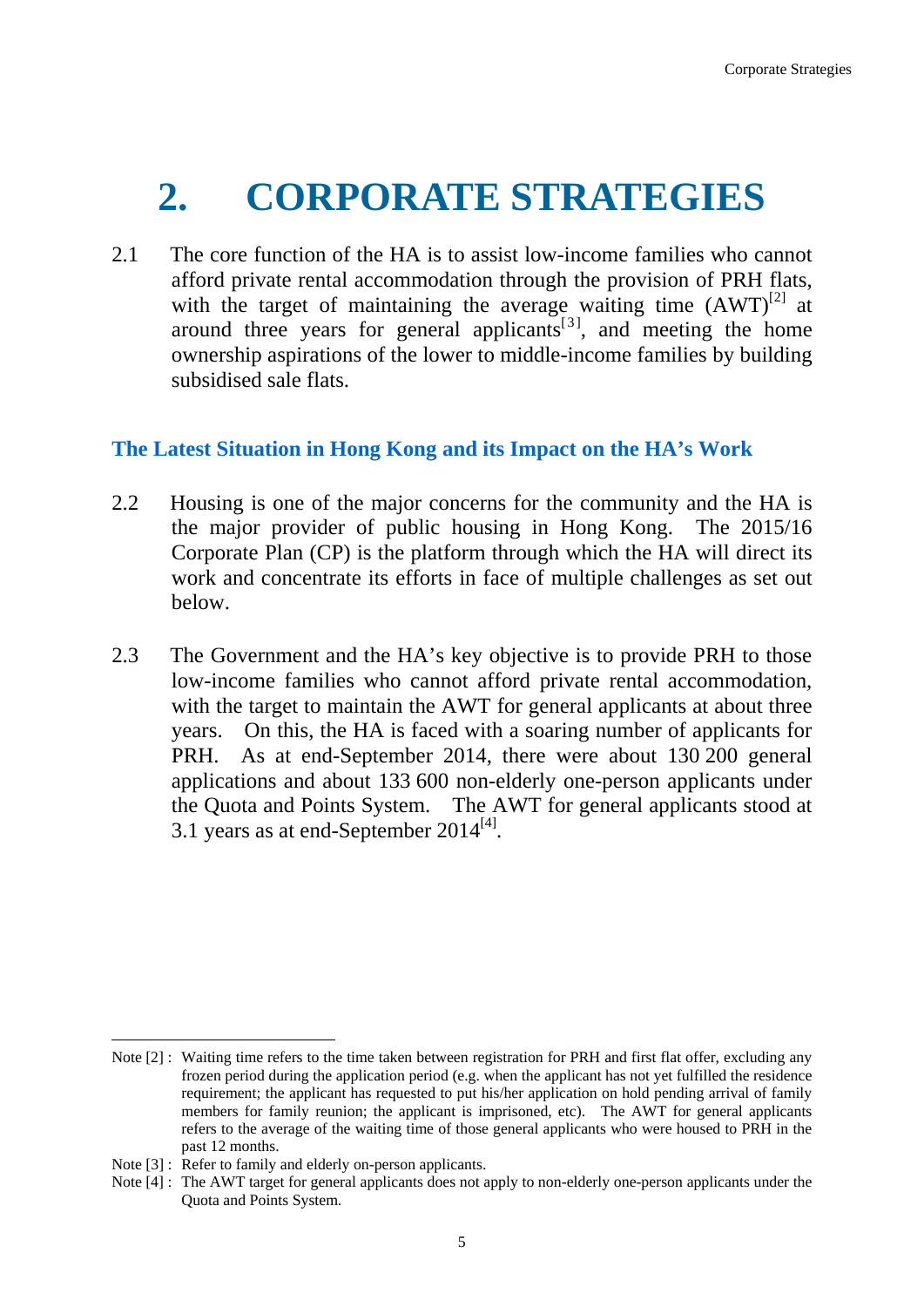- 2.4 The HA will strive to maintain the AWT target for PRH general applicants at about three years, despite the possibility of occasional departure from the target. It has been closely monitoring the number of PRH applications and, where possible, expediting the development and construction of PRH flats. It will continue its efforts.
- 2.5 Apart from PRH, the HA is also tasked to provide HOS flats to address the home ownership aspirations of the lower to middle-income families. On the demand side, the Government has already implemented a series of demand management measures in light of the hikes in property prices. As for supply, the Government is leaving no stones unturned in identifying sites and streamlining procedures and processes for housing development. The HA is making good progress in constructing the first batch of 2 160 new HOS flats, which is expected to be completed in 2016/17. The pre-sale exercise for these HOS flats has already started at end of last year. The HA has also made a further effort by introducing an interim scheme in 2013, allowing 5 000 White Form buyers to purchase flats with premium not yet paid on the HOS Secondary Market, with the aim to addressing the home ownership aspirations of those with White Form status before the newly built HOS flats come on-stream.
- 2.6 A major development that will impact on the HA's work is the formulation of the Long Term Housing Strategy (LTHS) by the Government. To recap, the Government set up the LTHS Steering Committee in September 2012 to study and to consider recommendations in response to Hong Kong's housing problems and to map out a long term strategy in terms of housing. The Steering Committee issued a consultation document to set out its recommendations and commenced public consultation in September 2013 that ended in December 2013. Taking into account the public's views, the LTHS Steering Committee issued its report on public consultation in February 2014. The Government announced its LTHS in December 2014. The new LTHS has adopted a supply-led strategy to meet the Hong Kong's housing challenges. Specifically, the Government updated the long term housing supply target to 480 000 units for the ten year period from 2015/16 to 2024/25. Among them, the target for PRH is 200 000 flats while that for subsidised sale flats (mainly HOS flats) is 90 000 units. The HA is the major supplier of public housing in Hong Kong, and will gear up to meet this challenge. The HA also requires the community's support in making available land for housing development.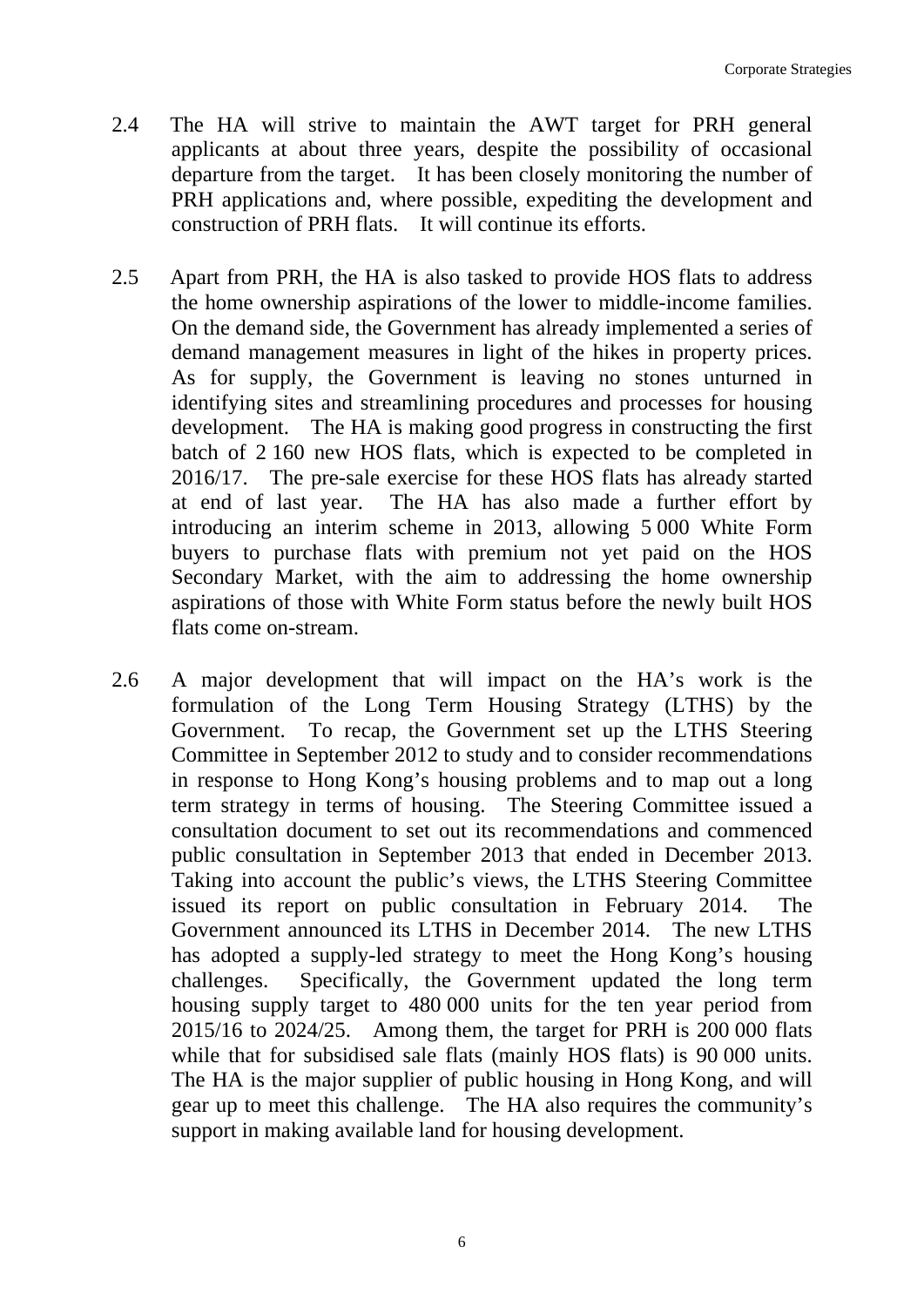- 2.7 The recommendations of the LTHS Steering Committee in respect of the rationalization of the public housing resources have been passed to the HA for consideration. On this, the HA has already completed the review of the Quota and Points System and the new measures will be implemented in February 2015. The HA has also scrutinized the under-occupation policy and the next review of the policy will be due in 2016. As regards "Well-off Tenants Policies", the HA has explored whether the policies should be refined and discussed various preliminary options. Since every option has its own merit and downside, no decision has been taken yet. Further studies based on the previous discussion will be conducted. Furthermore, the HA has considered the LTHS Steering Committee's recommendations on HOS-related policies as well. With the announcement of the LTHS by the Government, the HA will take steps to assist in the implementation. This would form an important part of the work of the HA in 2015/16 and in the years beyond.
- 2.8 It should also be noted that Director of Audit issued his Report No. 61 on the allocation and utilization of PRH flats in October 2013 and Report 62 on the planning and construction side in April 2014. The Legislative Council's Public Accounts Committee (PAC) examined the reports, and called on the HA to consider the recommendations of the Audit Commission and that of the PAC. On the PAC and Audit Commission's recommendations regarding the optimization of PRH resources, the HA has considered them together with the LTHS Steering Committee's recommendations.
- 2.9 Given the mounting challenges, the HA must ensure that it has the capacity to respond and to take forward its PRH and HOS programmes. The HA will continue to manage its funds prudently, make the best use of its human capital, deploy information technology and other technologies to adapt to the latest circumstances, and insist on achieving sustainability targets. In particular, the HA has started discussion with the Government on ways to ensure its long-term financial sustainability.
- 2.10 Overall, the HA faces major challenges from various fronts in the coming years. It needs to assist in implementing the LTHS, deliver the production targets and optimize the use of its existing housing stock, while at the same time enhance its capacity and ensure its sustainability. The 2015/16 CP sets out the plan on how the HA will tackle these challenges, in which focus areas and key activities would be set out. It will guide the HA's efforts in 2015/16, and help the HA fulfill its vision and mission.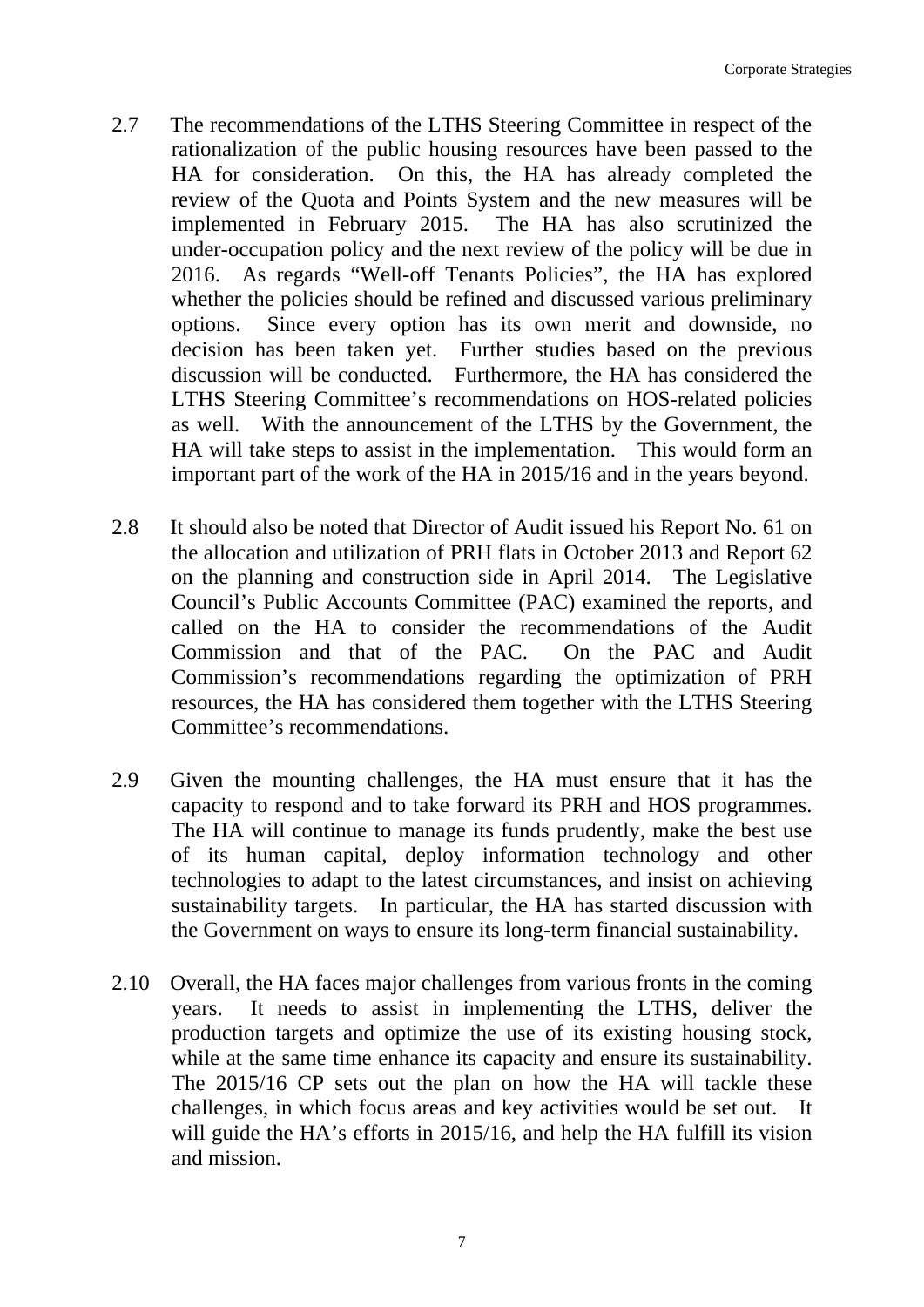## **Strategic Objectives**

1

- 2.11 Having regard to the HA's latest work priorities and initiatives, we have developed the following strategic objectives –
	- To facilitate the cost-effective provision of quality  $\text{PRH}^{[5]}$ .
	- To maximize the rational allocation and to eliminate abuse of housing resources with a view to enhancing the turnover of PRH.
	- To work in partnership with customers and other stakeholders to enhance service quality.
	- To address the aspiration of lower to middle-income families for home ownership by planning for a sustainable HOS programme.
	- To manage and maintain our assets with a view to maximizing their economic life and contribution.
	- To make effective use of private sector resources.
	- To make the fullest use of human and financial resources and of information technology (IT) to meet corporate goals.
	- To contribute actively and positively towards sustainable development.
	- To be innovative in enhancing operational efficiency.
	- To promote the core values of the HA among staff members.
	- To optimize the use of commercial properties.

Note [5] : "Quality" PRH, in a broad sense, refers to (a) safe and healthy accommodation for the low-income household / persons suitable for the formation of a harmonious and sustainable community, with estate facilities and domestic flats well-matched to the essential needs of modern living, and with estate designs serving the purpose of aging in place and socio-spatial equity for people of all ages and abilities; and (b) building and maintaining the PRH in accordance with the principles of environmental protection and greening, with the application of green construction materials and energy-saving installations to minimize the burden on the environment; and the procurement of value-for-money and durable construction materials, coupled with comprehensive maintenance services, to maintain a decent living environment for the residents.